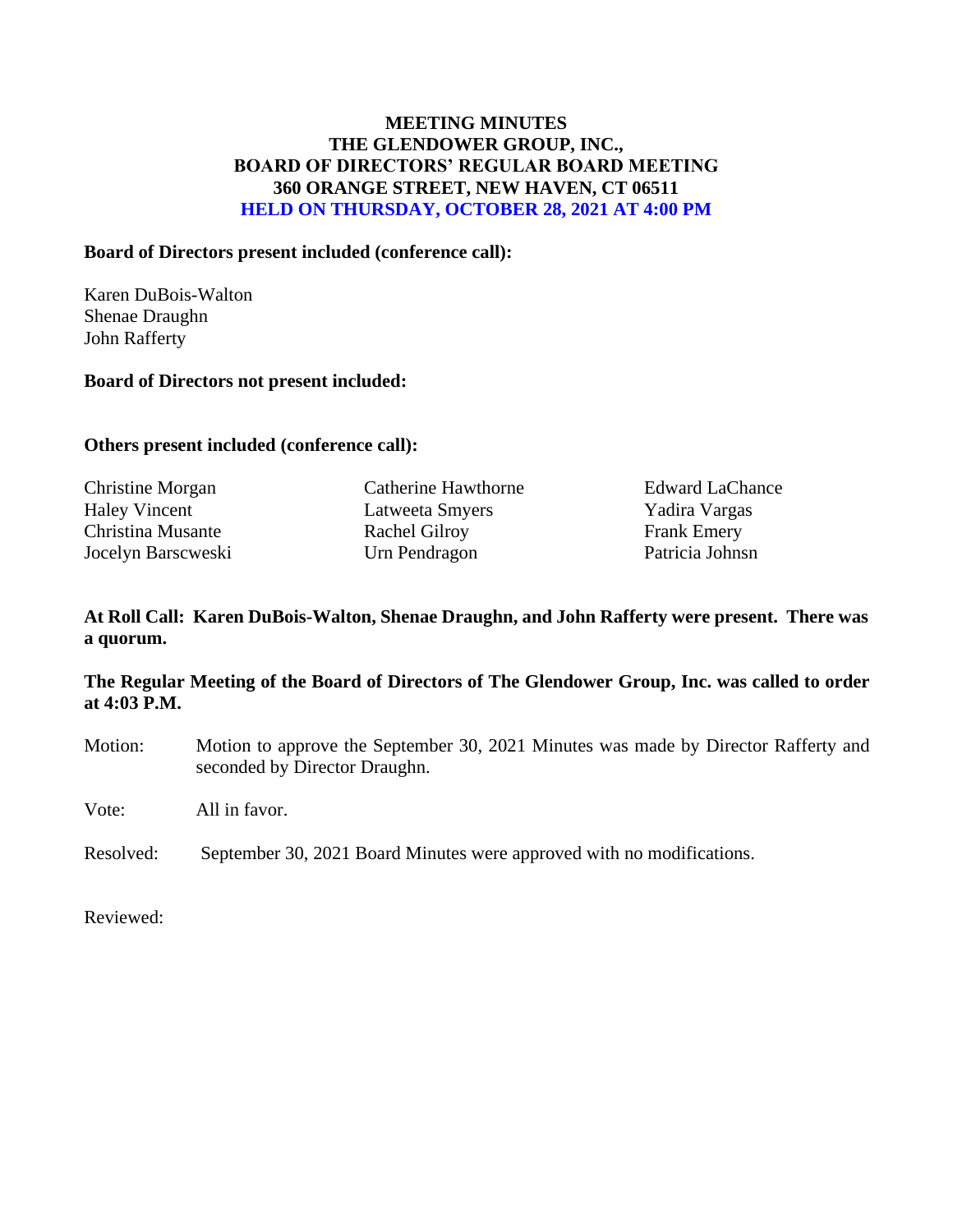#### **RESOLUTION # GG 10-23/21-R**

**RESOLUTION RATIFYING, AUTHORIZING, AND TO THE EXTENT NECESSARY, REAUTHORIZING CERTAIN ACTS IN CONNECTION WITH THE VALLEY TOWNHOMES DEVELOPMENT (THE "PROJECT"), INTER ALIA (I) THE ENTERING INTO CERTAIN FINANCING BY THE GLENDOWER GROUP, INC. ("GLENDOWER"), ECC GROUP II A RAD, LLC OR AN AFFILIATE THEREOF (THE "OWNER"); (II) THE ENTERING INTO AN AT-RISK CONSTRUCTION MANAGEMENT CONTRACT WITH GENERAL CONTRACTOR TO BE DETERMINE . FOR VERTICAL CONSTRUCTION SERVICES AND INFRASTRUCTURE WORK, AS NEEDED, ASSOCIATED WITH THE PROJECT; (III) THE (A) GROUND LEASING, TOGETHER WITH ANY AMENDMENTS AND/OR ADDENDA THERETO (THE "GROUND LEASE") OF CERTAIN REAL PROPERTY BETWEEN THE HOUSING AUTHORITY OF THE CITY OF NEW HAVEN ("HANH"), AS LANDLORD, AND THE OWNER, AS TENANT; (IV) THE EXECUTION AND DELIVERY OF A COOPERATION AGREEMENT WITH THE CITY OF NEW HAVEN (THE "COOPERATION AGREEMENT"); (V) THE EXECUTION AND DELIVERY OF REQUIRED MATERIALS AND FINANCIAL DOCUMENTS NECESSARY TO EFFECTUATE CONVERSION OF THE PROJECT FROM PUBLIC HOUSING TO SECTION 8 VIA THE RENTAL ASSISTANCE DEMONSTRATION ("RAD") PROGRAM IN ACCORDANCE WITH PIH HUD NOTICE H-2019 PIH-2019-23(HA), AS MAY BE FURTHER AMENDED (THE "RAD REQUIREMENTS"); AND (VI) SUCH OTHER ACTS RELATED, INCIDENTAL, NECESSARY AND/OR ANCILLARY THERETO WHICH AUTHORIZED CERTAIN ACTS IN CONNECTION WITH THE PROJECT**.

**WHEREAS**, Glendower is the sole shareholder of ECC Group II A RAD Redevelopment Corporation (the "**Corporation**"), which is the managing member of the Owner; and

**WHEREAS**, HANH received an award under the program for RAD (the "**RAD Program**") for the new construction of the Project; and

**WHEREAS,** HANH intends that the redevelopment will include the construction of forty (40) units of residential housing, thirty-two (32) units of which shall receive the benefit of Section 8 projectbased housing choice voucher rental assistance through the RAD Program, and shall be subject to all requirements applicable to the RAD Program ("**RAD Units**"), and shall also be subject to the lowincome housing tax credit program requirements (collectively, the "**Redevelopment**"); and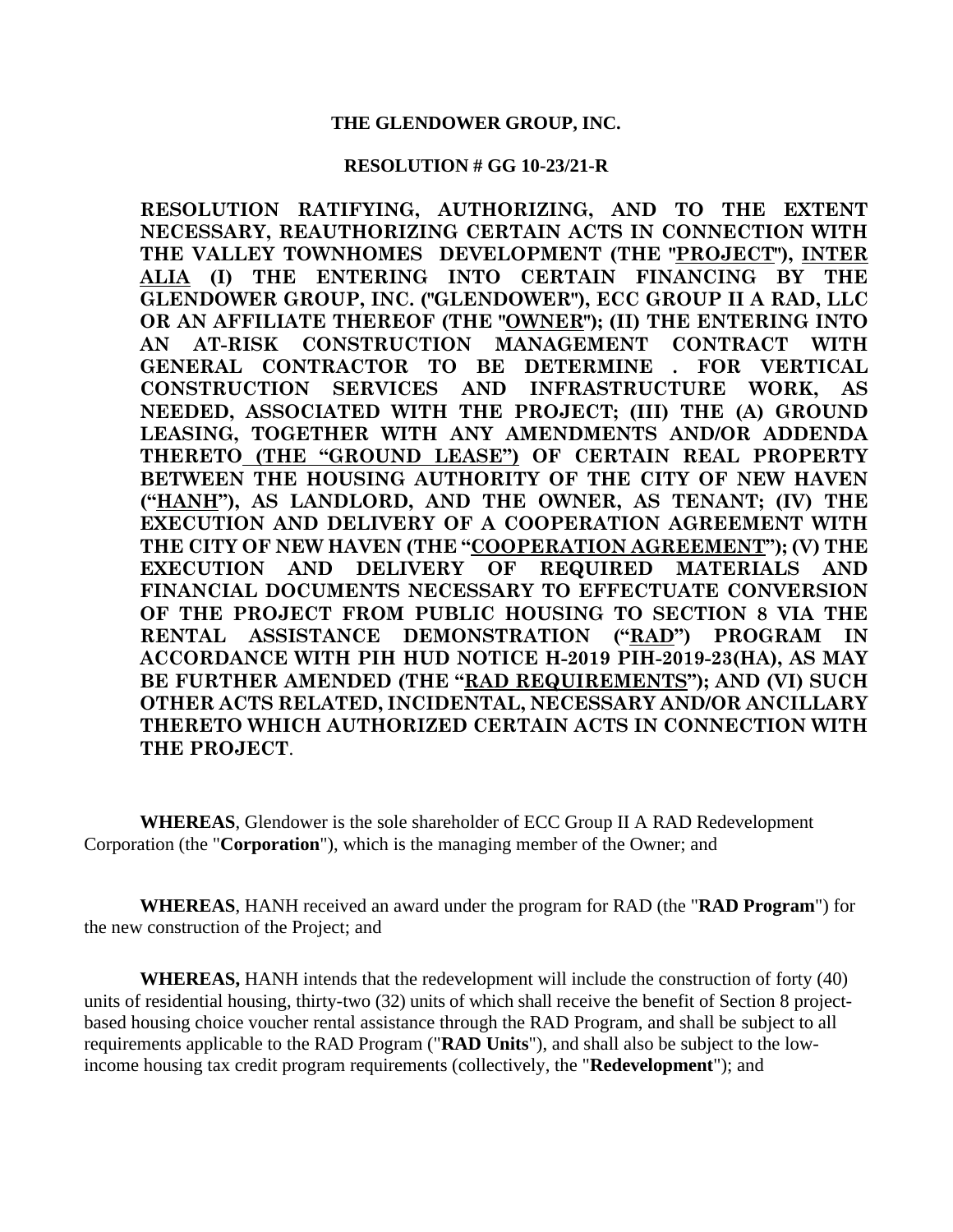**WHEREAS,** the Owner was formed for the purposes of owning, operating and carrying out the Redevelopment, and the Corporation, whose sole shareholder is Glendower, serves as the managing member of the Owner; and

**WHEREAS**, HANH and the Owner are entering into a Project Based Voucher HAP Contract and converting thirty-two (32) public housing units to housing choice voucher, project-based rental assistance in accordance with the RAD Requirements; and

**WHEREAS,** the construction and permanent loans to the Owner included in the Project funding are as follows (collectively, the "**Project Funding**"):

Construction Financing: (i) approximately \$3,364,939 of LIHTC equity for construction (the "**Construction Equity**"); (ii) a loan in the maximum principal amount of up to \$13,750,000 (the "**TD Bank Loan**") from TD Bank, N.A. ("**TD Bank**"); (iii) a loan in the maximum principal amount of up to \$3,173,640 of Capital Funds, Moving To Work Funds, and/or such other HANH funds as HANH may use in its sole discretion, from HANH to the Owner (the "**HANH Loan**"); and (iv) approximately \$82,189 of deferred developer fee;

Permanent Financing: (i) approximately \$5,370,061 of LIHTC equity for a construction paydown (the "**Paydown Equity**" and, together with the Construction Equity are, the "**Equity**"); (ii) a loan in the maximum principal amount of up to \$6,147,322 (the "**CHFA Loan**") from the Connecticut Housing Finance Authority ("**CHFA**") to the Owner; (iii) a loan in the maximum principal amount of up to \$4,491,759 (the "**DOH Loan**") from the State of Connecticut Department of Housing ("**DOH**") to the Owner; (iv) the HANH Loan; and (v) approximately \$123,284 of deferred developer fee (the combined construction/permanent total of which deferred developer fee is approximately \$205,473); and

**WHEREAS**, in order to complete the RAD financing of the Redevelopment, the Managing Member, through the Owner, must execute certain and necessary closing documents with those investors providing private capital for the RAD financing of the Redevelopment; and

**WHEREAS**, Glendower will serve as the developer for the Redevelopment and 360 Management Group, Co., a Connecticut nonstock corporation, will serve as the management agent for the Redevelopment.

## **NOW, THEREFORE, BE IT RESOLVED**, **BY THE BOARD OF DIRECTORS OF THE GLENDOWER GROUP, INC., ON BEHALF OF ITSELF AND AS THE SOLE SHAREHOLDER OF ECC GROUP II A RAD REDEVELOPMENT CORPORATION, THE MANAGING MEMBER OF ECC GROUP II A RAD, LLC, THAT**:

- 1. Glendower is hereby authorized to carry out the development of the Redevelopment as developer, and the execution and delivery of a development services agreement by Glendower, as the developer of the Redevelopment, together with a co-development agreement as Glendower may desire (together, the "**Development Agreement**"), is hereby authorized.
- 2. The acceptance of the Ground Lease between HANH and the Owner are hereby authorized.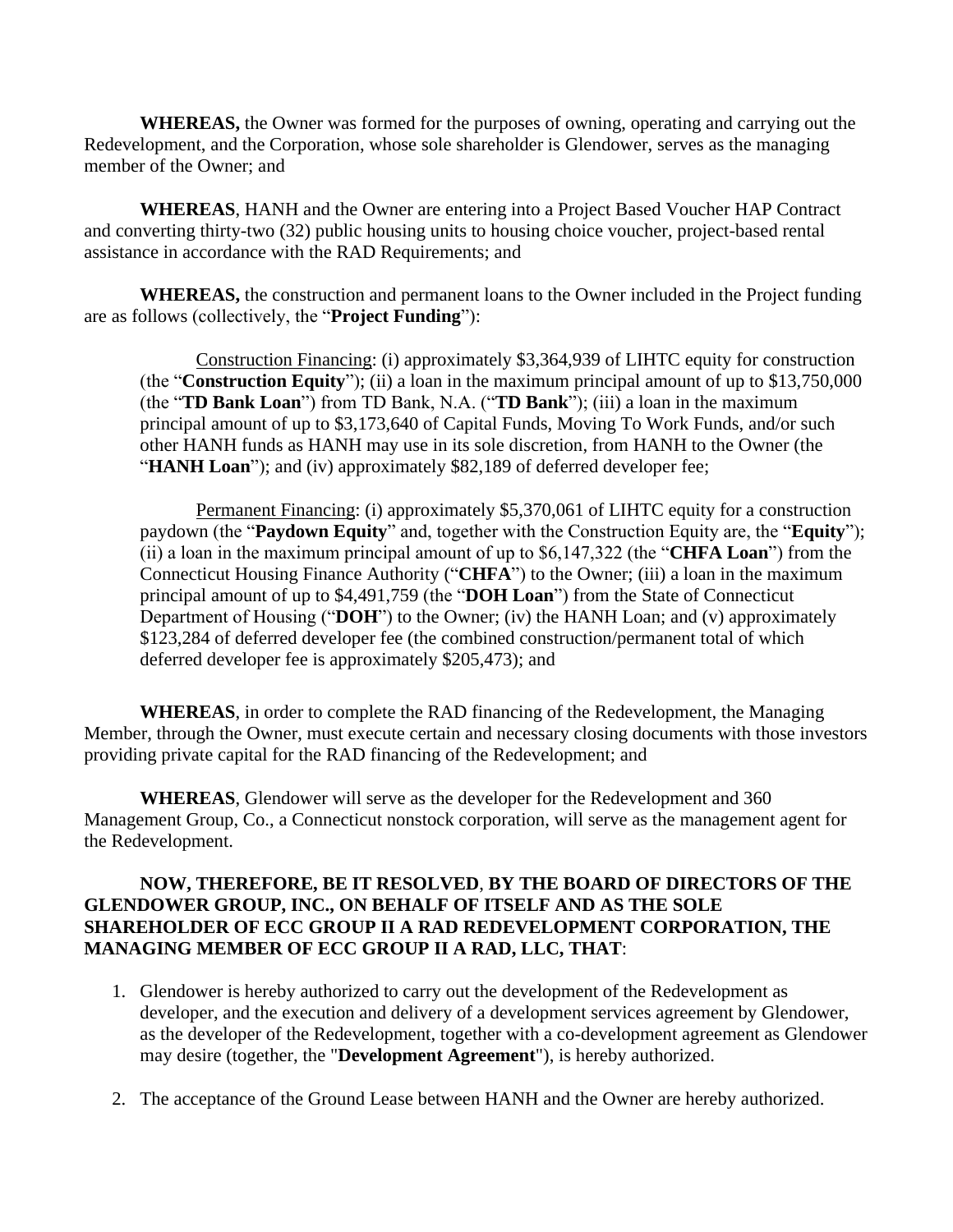- 3. The Owner is authorized to obtain: (i) the Equity, (ii) the TD Bank Loan, (iii) the CHFA Loan, (iv) the DOH Loan, and (v) the HANH Loan, or in each case of such other amount and upon such terms and conditions as determined by Karen DuBois-Walton, as President of Glendower and the Corporation, and as an authorized representative of the Owner.
- 4. The Owner is authorized to mortgage, pledge, assign, grant security interests in and otherwise transfer to TD Bank, CHFA, DOH, HANH, and/or Glendower all real, personal or mixed property now or hereafter owned by Owner as collateral security for any and all liabilities of Owner to TD Bank, CHFA, DOH, HANH, and/or Glendower, whenever and however arising in connection with the Project Funding, including, without limitation the TD Bank Loan, the CHFA Loan, the DOH Loan, and the HANH Loan, as TD Bank, CHFA, DOH, HANH, and/or Glendower may require.
- 5. Karen DuBois-Walton, as the President of Glendower, the sole shareholder of the Corporation, and as the President of the Corporation, the managing member of the Owner, has the right and authority to bind Glendower, the Corporation and the Owner and is hereby authorized on behalf of Glendower, the Corporation, and the Owner to execute and deliver to TD Bank, CHFA, DOH, HANH, and/or Glendower any and all guarantees, indemnities, notes, loan agreements, reimbursement agreements and other evidences of the Owner's indebtedness in connection with the Project Funding including, without limitation, to TD Bank, CHFA, DOH, HANH, and/or Glendower, mortgages, security agreements, financing statements, assignments, certificates and other documents as TD Bank, CHFA, DOH, HANH, and/or Glendower may require in respect thereof, all in form and content satisfactory to TD Bank, CHFA, DOH, HANH, and/or Glendower, and to make remittances and payments in respect thereof by checks, drafts or otherwise.
- 6. Any guaranty, indemnity, agreement or document required to be delivered to TD Bank, CHFA, DOH, HANH, and/or Glendower by Glendower or the Corporation, pursuant to or in connection with the Project Funding including, without limitation, the TD Bank Loan, the CHFA Loan, the DOH Loan, and the HANH Loan in which Glendower or the Corporation will guarantee the payment and performance obligations of the Owner, are hereby authorized and shall be signed on behalf of Glendower and/or the Corporation by Karen DuBois-Walton, as the President of each.
- 7. Karen DuBois-Walton, as the President of Glendower, the sole shareholder of the Corporation, and as the President of the Corporation, the managing member of the Owner, has the right and authority to bind Glendower, the Corporation and the Owner in connection with the Equity and is hereby authorized on behalf of Glendower, the Corporation, and the Owner to enter into and to execute and deliver: (a) an Amended and Restated Operating Agreement to (i) admit Boston Financial Investment Management, LP, and/or its designees, as the investor member and/or the special investor member of the Owner (together, the "**Investor Members**"), and (ii) permit Glendower to withdraw as a member of the Owner; (b) the Development Agreement; (c) a Supervisory Management and Incentive Agreement; (d) a Pledge and Security Agreement; (e) a Purchase Option and Right of First Refusal Agreement; (f) a Guaranty Agreement; and (g) other documents as may be required by the Investor Members.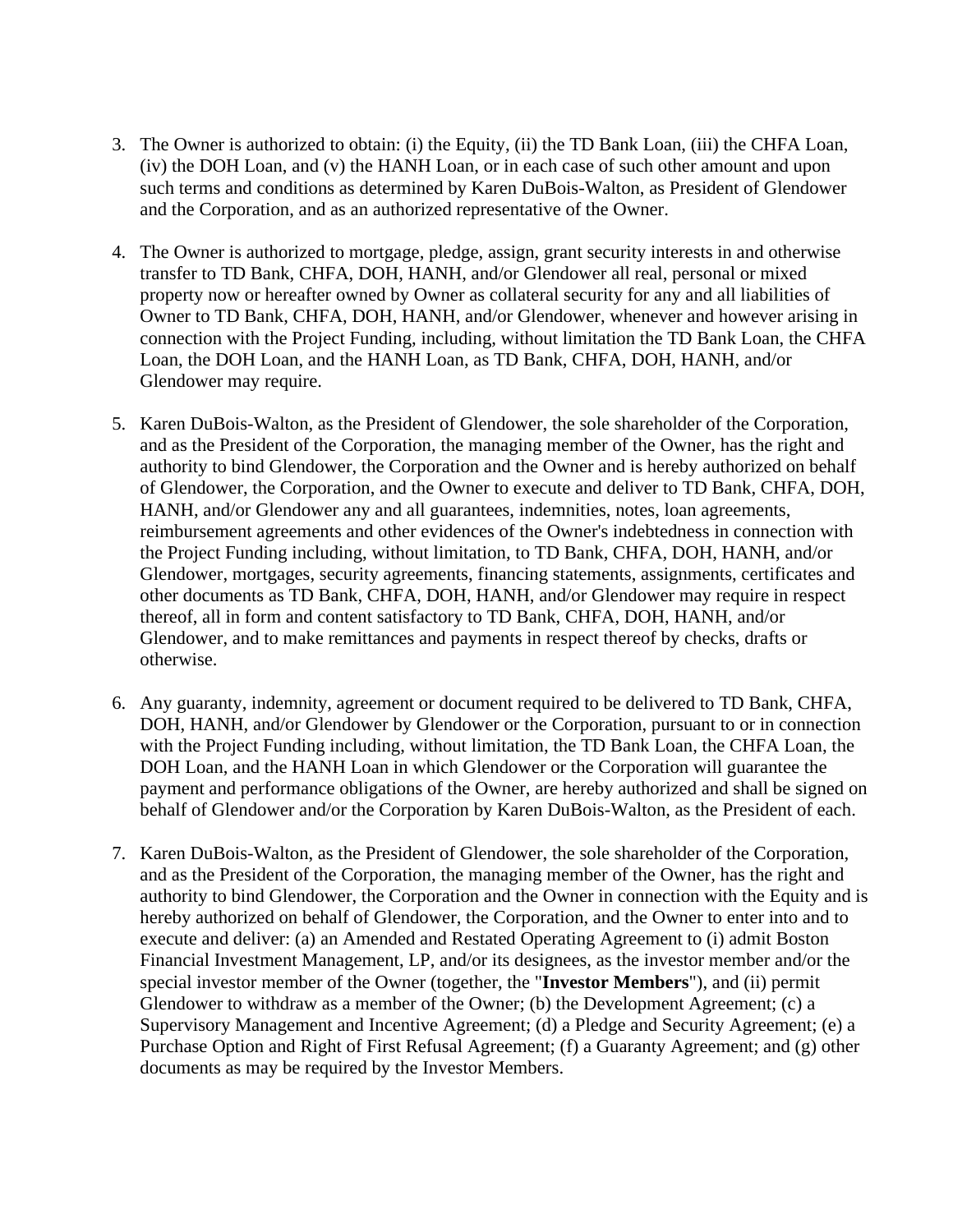- 8. Karen DuBois-Walton, as the President of Glendower, the sole shareholder of the Corporation, and as the President of the Corporation, the managing member of the Owner, has the right and authority to bind Glendower, the Corporation and the Owner and is hereby authorized on behalf of Glendower, the Corporation and the Owner to enter into a RAD Conversion Commitment, and any amendments thereto, a RAD Use Agreement and rider, RAD HAP Contract and riders, RAD Consolidated Certification, and any other documents related to the RAD conversion of the Project required or approved by HUD pursuant to the RAD Program and other documents required by HANH with respect to HANH's commitment of project-based vouchers.
- 9. Karen DuBois-Walton, as the President of Glendower, the sole shareholder of the Corporation, and as the President of the Corporation, the managing member of the Owner, has the right and authority to bind the Corporation and Owner and is hereby authorized on behalf of the Corporation and the Owner to execute and deliver an at-risk construction management agreement with general contractor to be determined . for the vertical construction of the Redevelopment and infrastructure work, as needed, associated with the Redevelopment. The guaranteed maximum price for this contract is currently \$16,099,480, inclusive of construction costs, overhead, profit and general conditions, but exclusive of any contingency.
- 10. Karen DuBois-Walton, as the President of Glendower, on behalf of its self and as the sole shareholder of the Corporation, and as the President of the Corporation as the managing member of the Owner, has the right and authority to bind Glendower, the Corporation, and the Owner and is hereby authorized on behalf of Glendower, the Corporation, and the Owner to execute and deliver such other documents, certificates and instruments as may be necessary or desirable to carry out and comply with the intent of this "Resolution," the Project Funding, the Development Agreement, the Amended and Restated Operating Agreement, the Ground Lease, the Cooperation Agreement, applicable construction, architectural, and engineering agreements, applicable management agreements and addenda thereto, applicable loan documents and guaranty agreements, including but not limited to notes, mortgages, assignments, other security agreements, financing statements, notices, requests, demands, directions, consents, approvals, waivers, acceptances, appointments, applications, certificates, agreements, supplements, amendments, further assurances or other instruments or communications, under organizational seal if required.
- 11. Karen DuBois-Walton as the President of Glendower, on behalf of itself and as the sole shareholder of the Corporation, and as the President of the Corporation as the managing member of the Owner, is hereby authorized empowered and directed to take any and all such related or ancillary actions necessary and appropriate to achieve the foregoing purposes or to comply with the requirements of the instruments approved or authorized hereunder. Any action by Karen DuBois-Walton to do and perform, or cause to be done and preformed, in the name of and on behalf of Glendower, the Corporation or the Owner, in furtherance of the purposes hereunder is hereby approved, ratified and confirmed.
- 12. The execution and delivery by Karen DuBois-Walton of any of the aforesaid agreements, documents and instruments authorized hereunder and the taking by Karen DuBois-Walton of any acts in any way related to the transactions contemplated hereunder, and such other agreements, documents and instruments shall be conclusive evidence of her approval thereof and her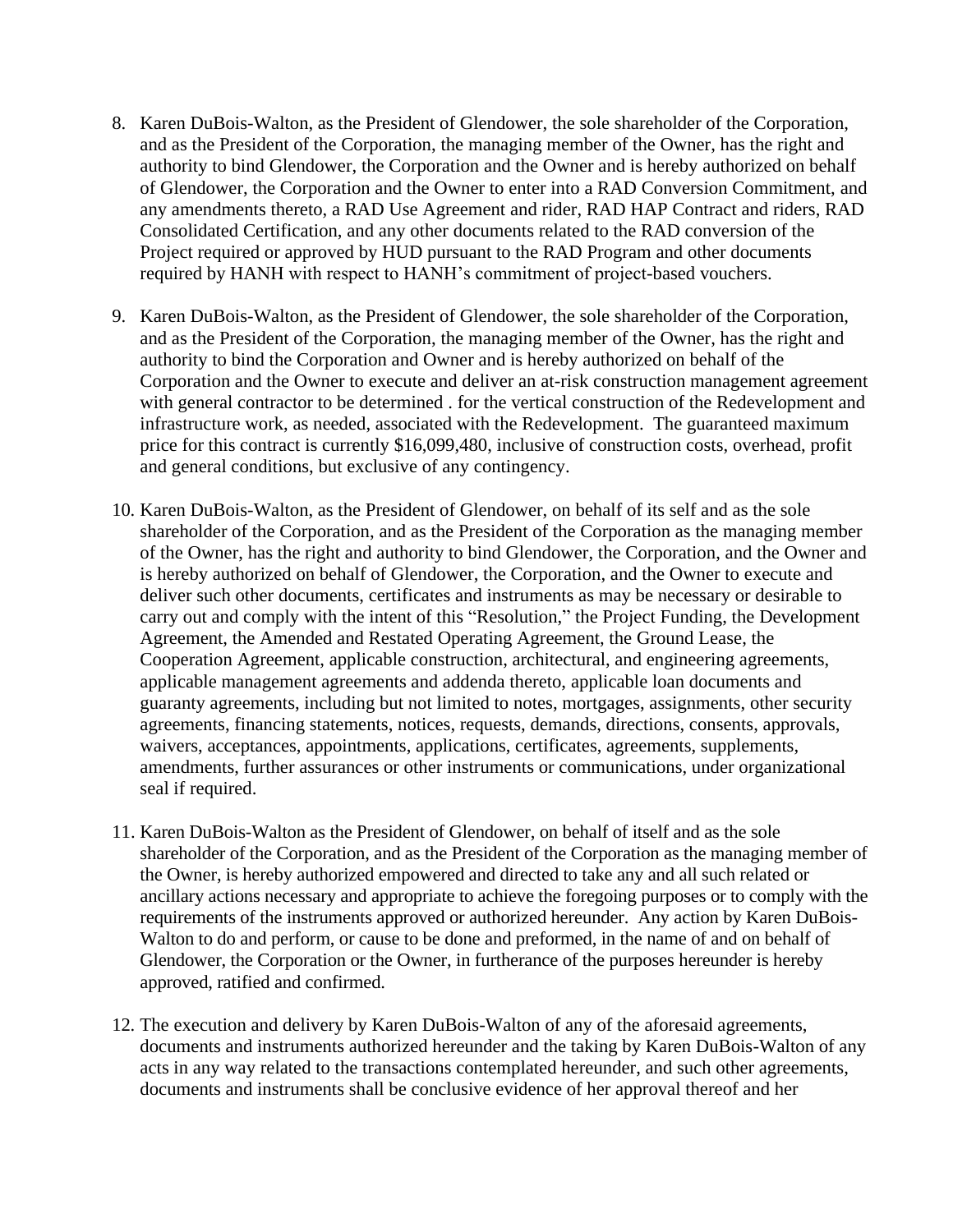authority to execute and deliver such agreements, documents and instruments and to take and perform such acts in the name of and on behalf of Glendower, the Corporation, and/or the Owner.

- 13. Each of the Directors hereby waives the five (5) day notice provisions for a meeting of the Directors.
- 14. This Resolution shall take effect immediately.

I hereby certify that the above Resolution was adopted by a majority of the Directors present at a meeting duly called at which a quorum was present on October 28, 2021.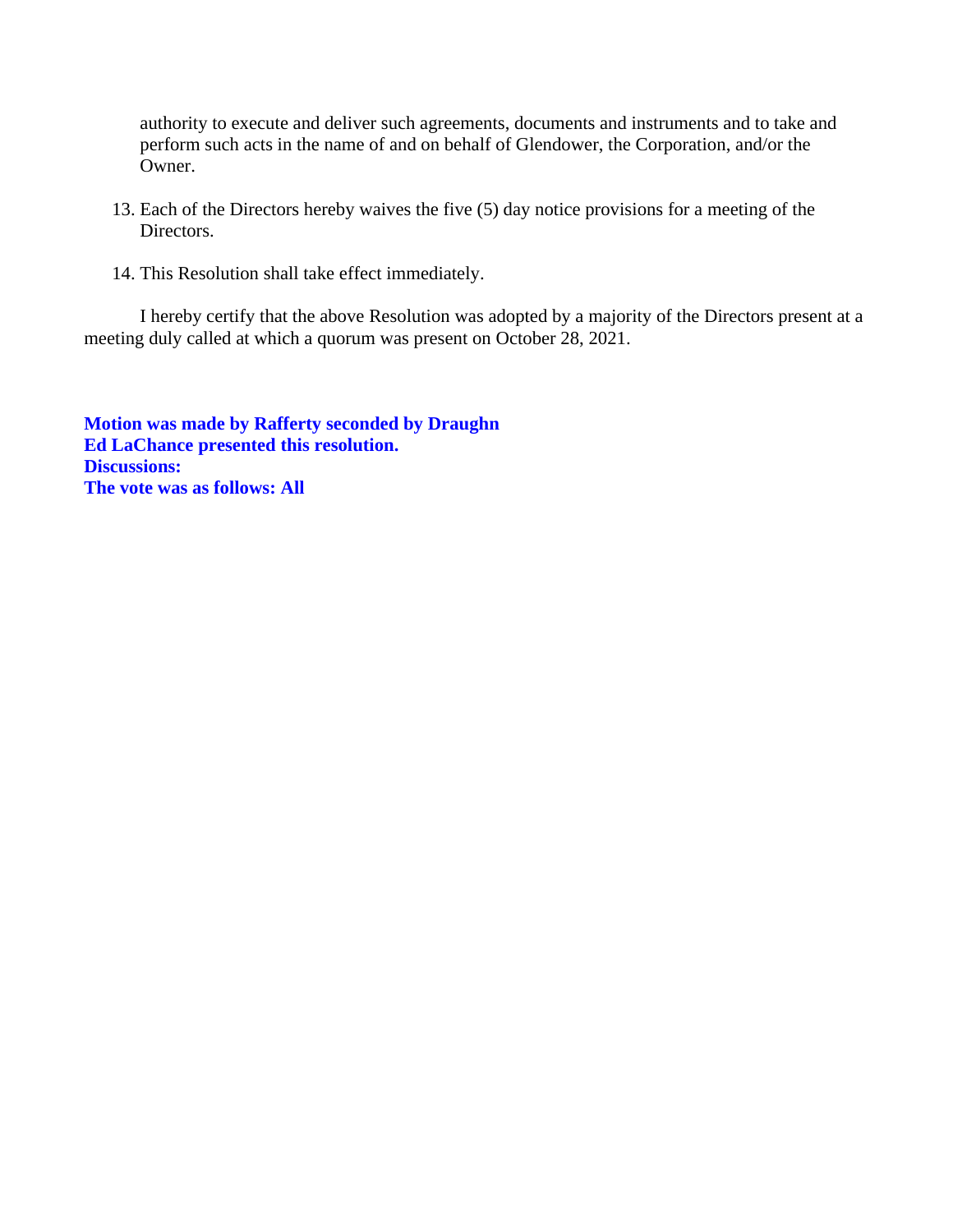#### **RESOLUTION #** GG 10-26/21-R

# **RESOLUTION TO APPOINT KAREN DUBOIS-WALTON AND SHENAE DRAUGHN TO THE BOARD OF DIRECTORS OF ECC GROUP II A RAD REDEVELOPMENT CORPORATION, AN AFFILIATED ENTITY OF THE GLENDOWER GROUP, INC.**

**WHEREAS**, The Glendower Group, Inc. ("Glendower") is a non-profit instrumentality of the Housing Authority of the City of New Haven (the "Authority"), whose purpose is to undertake certain development activities beneficial to the Authority, the residents of the Authority, and the residents of the City of New Haven; and

**WHEREAS**, ECC Group II A RAD Redevelopment Corporation (the "Redevelopment Corporation"), is an affiliated entity of Glendower and Glendower is the sole shareholder of the Redevelopment Corporation; and

**WHEREAS**, the Redevelopment Corporation was formed to replace ECC Group II RAD Redevelopment Corporation as a member of ECC Group II A RAD, LLC (the "LLC") and become the managing member; and

**WHEREAS**, as the sole shareholder of the Redevelopment Corporation, Glendower is required to appoint the initial Directors to the Board of Directors of the Redevelopment Corporation.

# **NOW, THEREFORE, BE IT RESOLVED BY THE BOARD OF DIRECTORS OF GLENDOWER THAT:**

- 1. That the individuals set forth on Schedule A attached hereto are each elected as an initial Director of the Board of Directors of the Corporation effective from the date of this "Resolution".
- 2. That the Redevelopment Corporation shall replace ECC Group II RAD Redevelopment Corporation as a member of the LLC and become the managing member of the LLC and Karen DuBois-Walton, as the President of Glendower, on behalf of itself, has the right and authority to bind Glendower and to execute a first amendment to the LLC's operating agreement, and deliver such other amendments, documents, certificates, and instruments as may be necessary or desirable to carry out the foregoing.
- 3. This Resolution shall take effect immediately.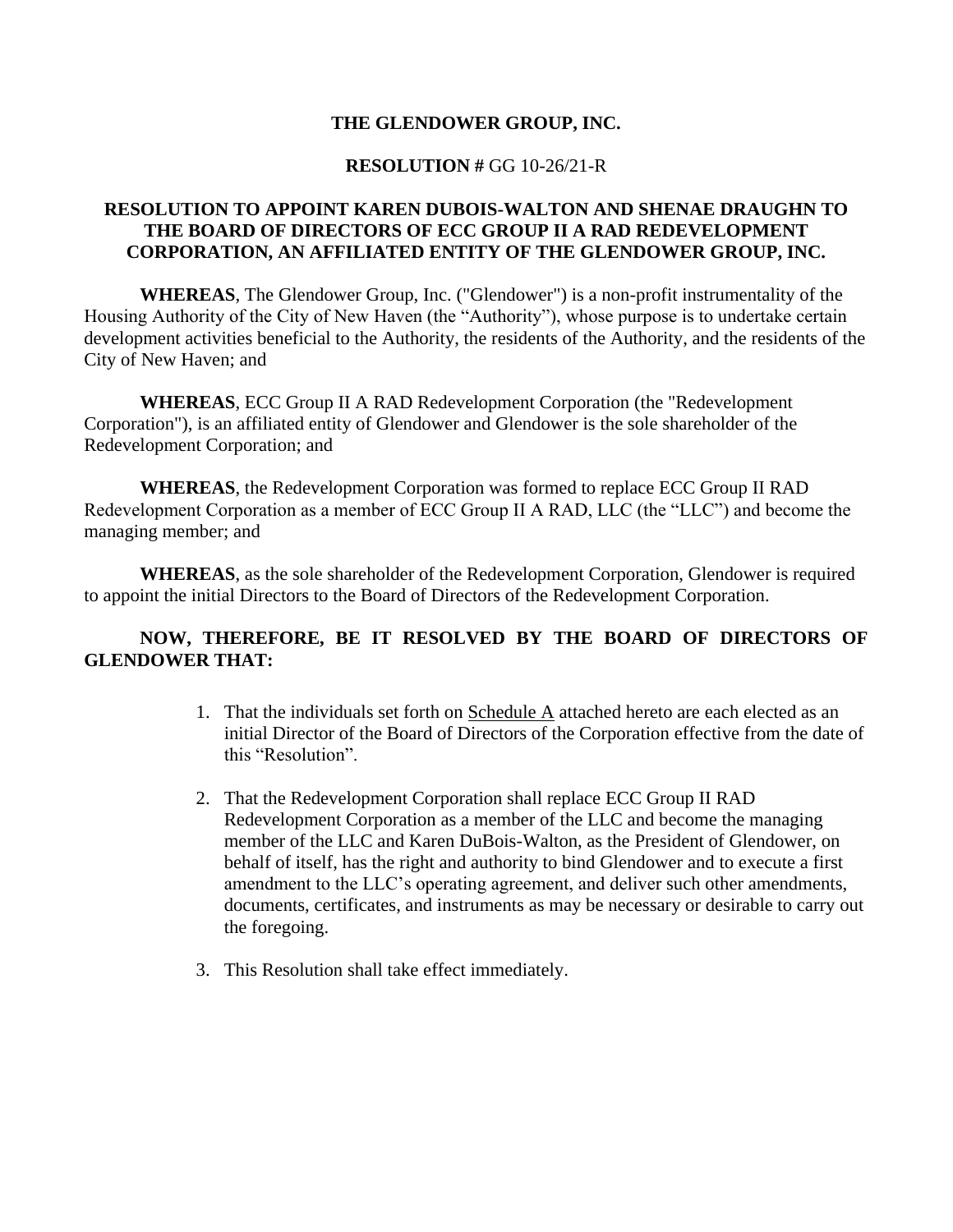I hereby certify that the above Resolution was adopted by a majority of the Board of Directors of The Glendower Group, Inc. present at a meeting duly called at which a quorum was present throughout on October 28, 2021.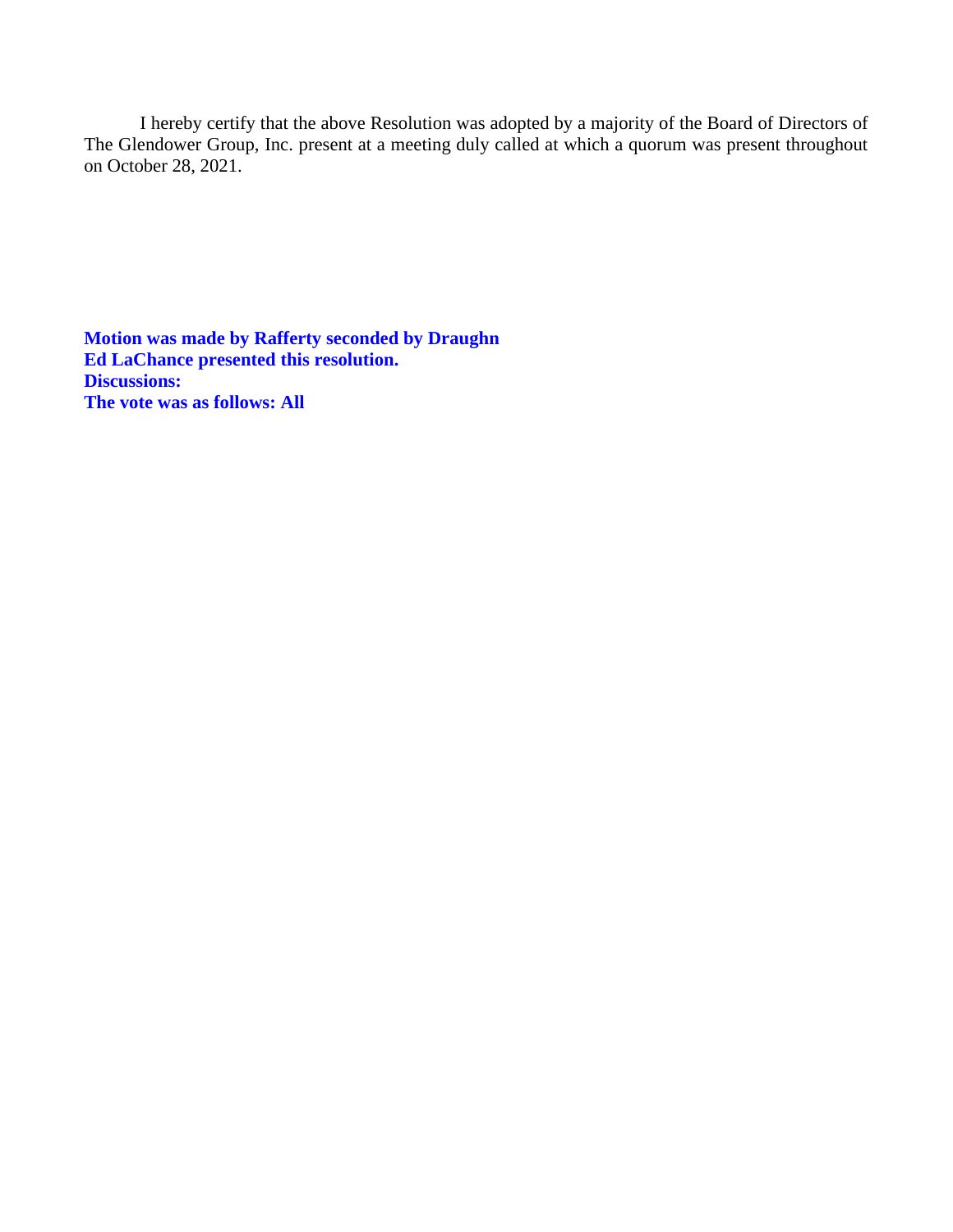# **RESOLUTION # GG 10-27/21-R**

# **RESOLUTION TO APPOINT KAREN DUBOIS-WALTON AND SHENAE DRAUGHN TO THE BOARD OF DIRECTORS OF GLENDOWER MCCONAUGHY TERRACE 4% REDEVELOPMENT CORPORATION, AN AFFILIATED ENTITY OF THE GLENDOWER GROUP, INC.**

**WHEREAS**, The Glendower Group, Inc. ("Glendower") is a non-profit instrumentality of the Housing Authority of the City of New Haven (the "Authority"), whose purpose is to undertake certain development activities beneficial to the Authority, the residents of the Authority, and the residents of the City of New Haven; and

**WHEREAS**, Glendower McConaughy Terrace 4% Redevelopment Corporation (the "Redevelopment Corporation"), is an affiliated entity of Glendower and Glendower is the sole shareholder of the Redevelopment Corporation; and

**WHEREAS**, as the sole shareholder of the Redevelopment Corporation, Glendower is required to appoint the initial Directors to the Board of Directors of the Redevelopment Corporation.

# **NOW, THEREFORE, BE IT RESOLVED BY THE BOARD OF DIRECTORS OF GLENDOWER THAT:**

- 1. That the individuals set forth on Schedule A attached hereto are each elected as an initial Director of the Board of Directors of the Corporation effective from the date of this "Resolution".
- 2. This Resolution shall take effect immediately.

I hereby certify that the above Resolution was adopted by a majority of the Board of Directors of The Glendower Group, Inc. present at a meeting duly called at which a quorum was present throughout on October 28, 2021.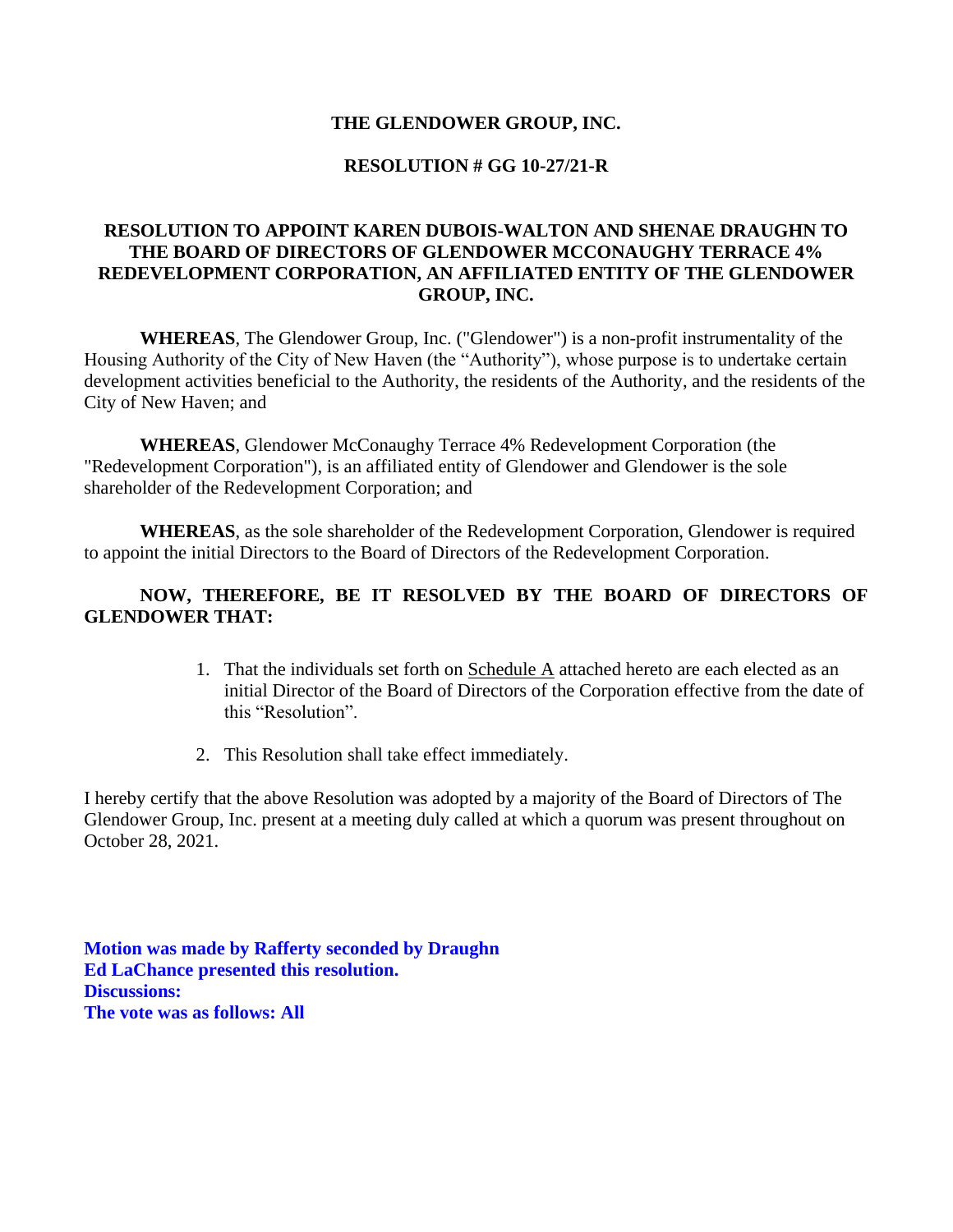## **RESOLUTION #** GG 10-28/21-R

# **RESOLUTION TO APPOINT KAREN DUBOIS-WALTON AND SHENAE DRAUGHN TO THE BOARD OF DIRECTORS OF GLENDOWER MCCONAUGHY TERRACE 9% REDEVELOPMENT CORPORATION, AN AFFILIATED ENTITY OF THE GLENDOWER GROUP, INC.**

**WHEREAS**, The Glendower Group, Inc. ("Glendower") is a non-profit instrumentality of the Housing Authority of the City of New Haven (the "Authority"), whose purpose is to undertake certain development activities beneficial to the Authority, the residents of the Authority, and the residents of the City of New Haven; and

**WHEREAS**, Glendower McConaughy Terrace 9% Redevelopment Corporation (the "Redevelopment Corporation"), is an affiliated entity of Glendower and Glendower is the sole shareholder of the Redevelopment Corporation; and

**WHEREAS**, as the sole shareholder of the Redevelopment Corporation, Glendower is required to appoint the initial Directors to the Board of Directors of the Redevelopment Corporation.

# **NOW, THEREFORE, BE IT RESOLVED BY THE BOARD OF DIRECTORS OF GLENDOWER THAT:**

- 1. That the individuals set forth on Schedule A attached hereto are each elected as an initial Director of the Board of Directors of the Corporation effective from the date of this "Resolution".
- 2. This Resolution shall take effect immediately.

I hereby certify that the above Resolution was adopted by a majority of the Board of Directors of The Glendower Group, Inc. present at a meeting duly called at which a quorum was present throughout on October 28, 2021.